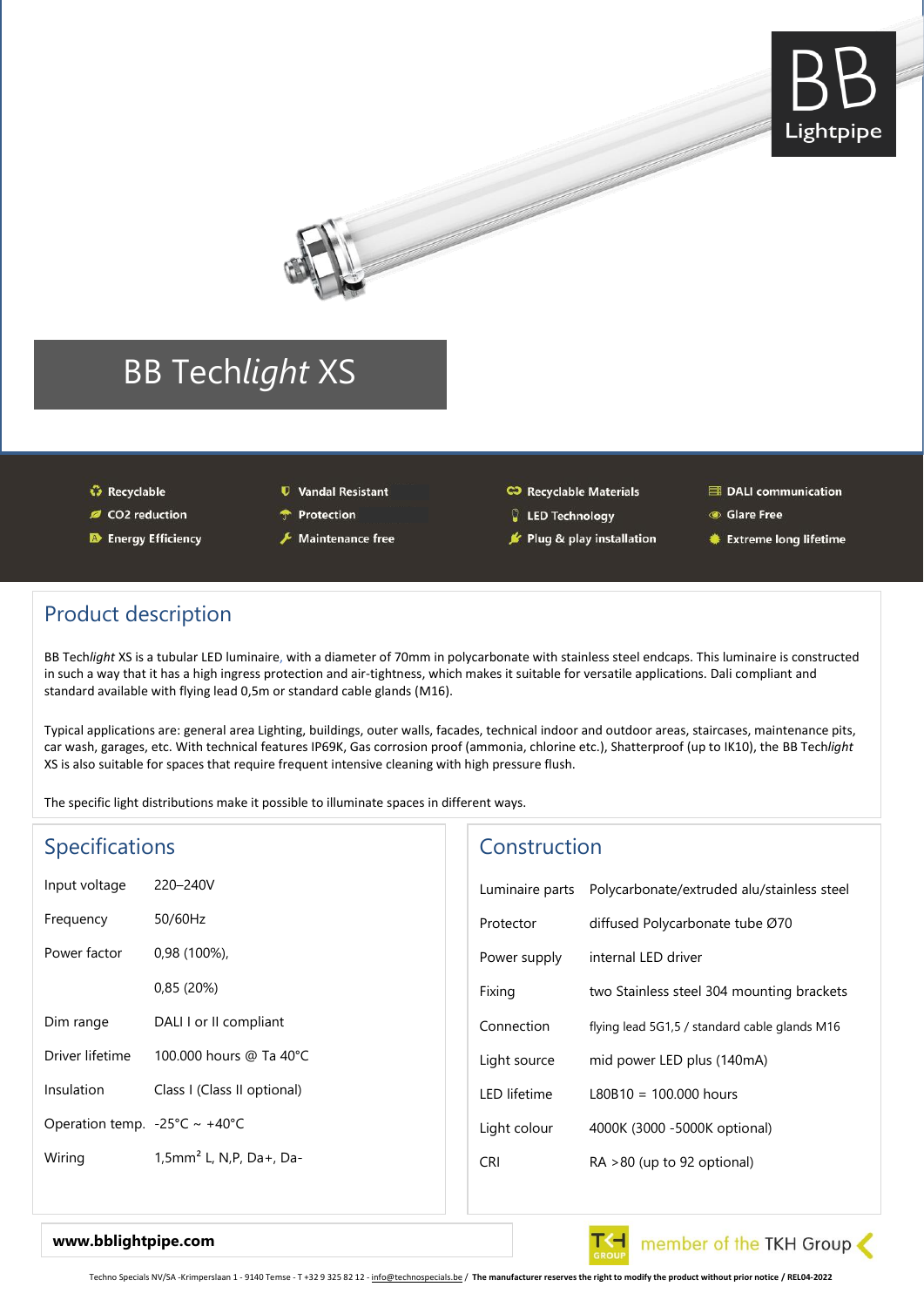# BB Tech*light* XS

## **Certifications**

|                | Protection class IP69K flying lead version can stand 1450psi<br>high pressure spray |  |  |  |  |
|----------------|-------------------------------------------------------------------------------------|--|--|--|--|
|                | IP65 for standard connection                                                        |  |  |  |  |
| Impact class   | IK10                                                                                |  |  |  |  |
| Standards      | EN 60598-1, EN 60598-2-2,                                                           |  |  |  |  |
|                | EN 55015, EN 61000-3-2                                                              |  |  |  |  |
| All wires      | Low Smoke Zero Halogen                                                              |  |  |  |  |
| Material usage | Fully recyclable components                                                         |  |  |  |  |
|                | Design following Cradle to Cradle concept                                           |  |  |  |  |
|                | ENEC approval in progress                                                           |  |  |  |  |



*fixation detail*

Lightpipe

### CONFIGURATIONS